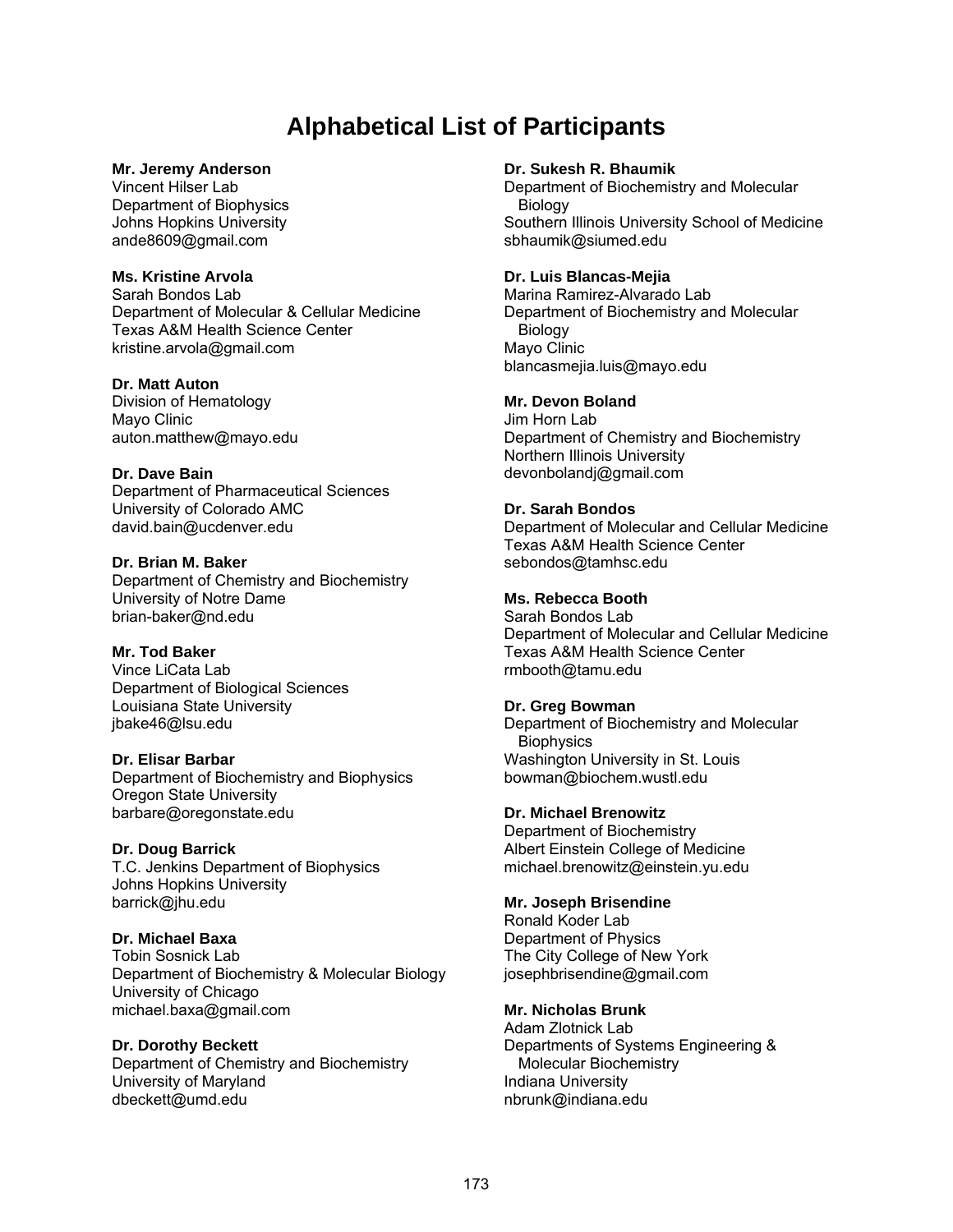#### **Dr. Chris Bystroff**  Department of Biological Sciences Rensselaer Polytechnic Institute bystrc@rpi.edu

# **Dr. Daiana A. Capdevila**

David Giedroc Lab Department of Chemistry Indiana University dacapdev@iu.edu

# **Dr. Jannette Carey**

Department of Chemistry Princeton University jcarey@princeton.edu

# **Mr. Jose Miguel Castro**

Karen Lewis Lab Department of Chemistry and Biochemistry Texas State University jmc243@txstate.edu

# **Mr. Ben Chappell**

Aron Fenton Lab Department of Biochemistry and Molecular Biology University of Kansas Medical Center bchappell@kumc.edu

# **Ms. Catherine Chaton**

Andrew Herr Lab Department of Molecular Genetics, Biochemistry & Microbiology University of Cincinnati chatonc@mail.uc.edu

# **Ms. Xian Cheng**

Tom Record Lab Department of Biophysics University of Wisconsin Madison xcheng42@wisc.edu

# **Mr. Munish Chhabra**

Tom Record Lab Program in Biochemistry & Biophysics University of Wisconsin Madison chhabra3@wisc.edu

# **Mr. Alexander Chin**

Vincent Hilser Lab Department of Biology Johns Hopkins University achin10@jhu.edu

**Dr. Clay Clark**  Department of Biology University of Texas at Arlington clay.clark@uta.edu

# **Dr. Patricia Clark**

Department of Chemistry and Biochemistry University of Notre Dame pclark1@nd.edu

# **Ms. Sarah Clark**

Elisar Barbar Lab Department of Biochemistry and Biophysics Oregon State University clarksar@oregonstate.edu

# **Mr. Christian Coffman**

Anne Hinderliter Lab Department of Chemistry and Biochemistry University of Minnesota Duluth coffm049@umn.edu

# **Dr. Jim Cole**

Department of Molecular and Cell Biology University of Connecticut james.cole@uconn.edu

# **Mr. Erik Cook**

Scott Showalter Lab Department of Chemistry Penn State University ecco223@g.uky.edu

# **Dr. Jack Correia**

Department of Biochemistry University of Mississippi Medical Center jcorreia@umc.edu

# **Mr. Matthew Dalphin**

Silvia Cavagnero Lab Department of Chemistry University of Wisconsin Madison dalphin@wisc.edu

# **Dr. Paolo De Bona**

Roberto Galletto Lab Department of Biochemistry and Molecular **Biophysics** Washington University School of Medicine debonap@wustl.edu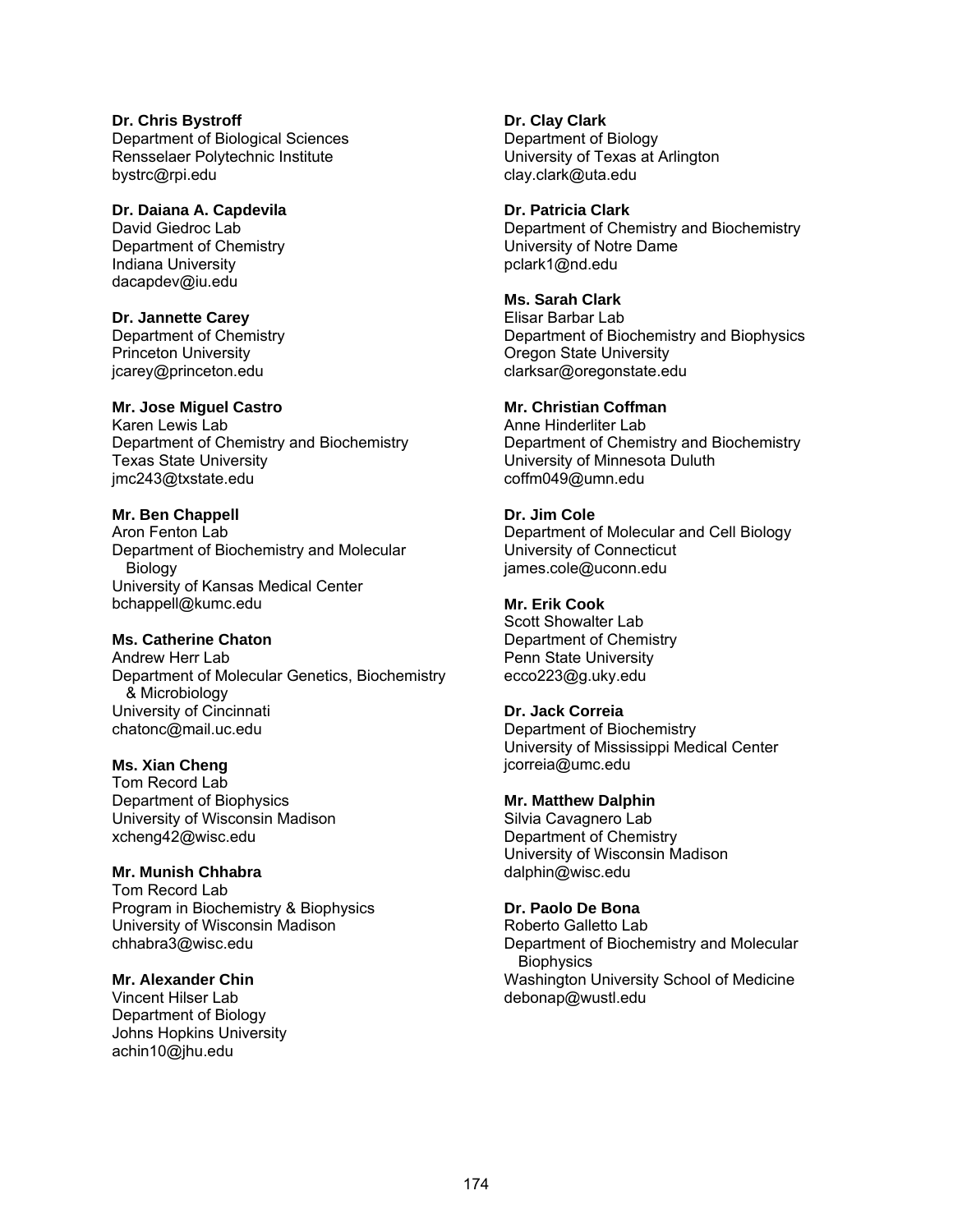### **Dr. Greg DeKoster**

Kathleen Hall Lab Department of Biochemistry and Molecular **Biophysics** Washington University School of Medicine gdekoster@gmail.com

#### **Dr. Jason DeRouchey**

Department of Chemistry University of Kentucky derouchey@uky.edu

# **Mr. Jason Devlin**

Brian Baker Lab Department of Chemistry and Biochemistry University of Notre Dame jdevlin@nd.edu

#### **Dr. Dave Dignam**

Department of Biochemistry and Cancer Biology University of Toledo School of Medicine david.dignam@utoledo.edu

# **Dr. Ken Dill**

Laufer Center for Physical and Quantitative Biology Stony Brook University nancy.rohring@stonybrook.edu

# **Dr. Michaeleen Doucleff**  Science Desk

National Public Radio mdoucleff@npr.org

# **Dr. David Draper**

Department of Chemistry Johns Hopkins University draper@jhu.edu

#### **Dr. Tori Dunlap**

Department of Chemistry University of Central Arkansas vdunlap@uca.edu

# **Dr. Cindy Dupureur**

Department of Chemistry and Biochemistry University of Missouri St. Louis cdup@umsl.edu

#### **Ms. Elizabeth C. Duran**  Aaron Lucius Lab Department of Chemistry University of Alabama at Birmingham eduran@uab.edu

# **Mr. Elliot Eckhoff**

Anne Hinderliter Lab Department of Chemistry and Biochemistry University of Minnesota Duluth eckho066@d.umn.edu

### **Dr. Joe Emerson**

Department of Chemistry Mississippi State University jemerson@chemistry.msstate.edu

# **Mr. Lance English**

Steven Whitten Lab Department of Chemistry and Biochemistry Texas State University english.lance@txstate.edu

#### **Dr. Aron Fenton**

Department of Biochemistry and Molecular Biology University of Kansas Medical Center afenton@kumc.edu

# **Dr. Nick Fitzkee**

Department of Chemistry Mississippi State University nfitzkee@chemistry.msstate.edu

### **Dr. Karen Fleming**

T.C. Jenkins Department of Biophysics Johns Hopkins University Karen.Fleming@jhu.edu

# **Dr. Randy Forsyth**

Process Development & Technical Services Shire sv1707@hotmail.com

# **Mr. Christopher Fox**

Susan Pedigo Lab Department of Chemistry and Biochemistry University of Mississippi csfox@go.olemiss.edu

# **Dr. Verna Frasca**

Malvern Instruments verna.frasca@malvern.com

# **Dr. Mike Fried**

Department of Molecular and Cellular **Biochemistry** University of Kentucky michael.fried@uky.edu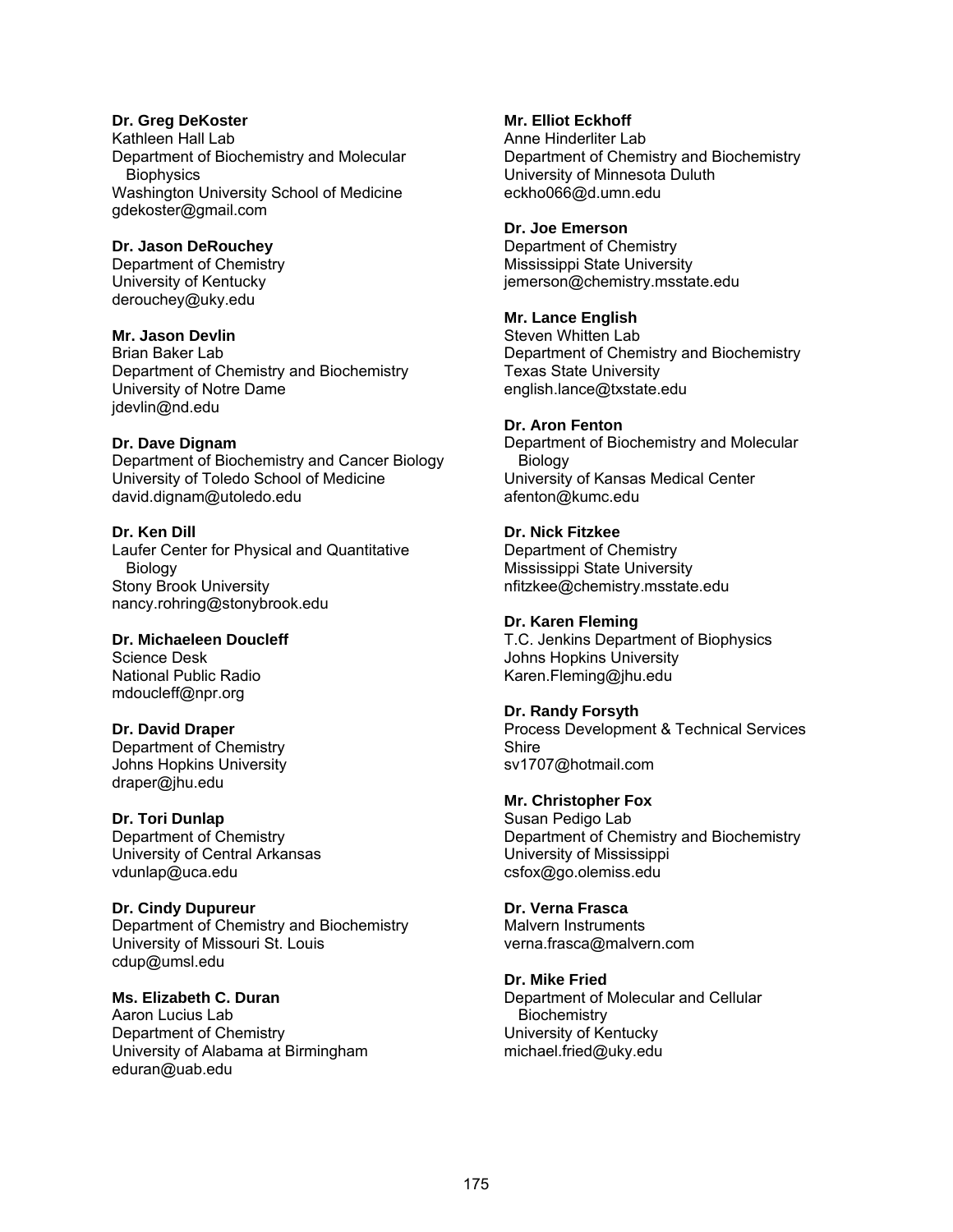#### **Dr. Carl Frieden**

Department of Biochemistry and Molecular **Biophysics** Washington University in St. Louis frieden@biochem.wustl.edu

#### **Dr. Eric Galburt**

Department of Biochemistry and Molecular **Biophysics** Washington University School of Medicine egalburt@biochem.wustl.edu

#### **Dr. Roberto Galletto**

Department of Biochemistry and Molecular **Biophysics** Washington University School of Medicine galletto@biochem.wustl.edu

#### **Dr. Bertrand García-Moreno**

Department of Biophysics Johns Hopkins University bertrand@jhu.edu

#### **Mr. Riley Gentry**

Eda Koculi Lab Department of Chemistry University of Central Florida rileyc.gentry@knights.ucf.edu

# **Mr. Eric Gibbs**

Scott Showalter Lab Department of Chemistry Penn State University ebg118@psu.edu

#### **Ms. Emily Grasso**

Vincent Hilser Lab Department of Biophysics Johns Hopkins University egrasso2@jhu.edu

# **Ms. Dionne Hope Griffin**

Jim Horn Lab Department of Chemistry and Biochemistry Northern Illinois University dgriffin2@niu.edu

# **Mr. Bob Grinshpon**

Clay Clark Lab Department of Structural Biochemistry NCSU/UTA bobgrinshpon@gmail.com

# **Ms. Erin Groth**

Anne Hinderliter Lab Department of Chemistry and Biochemistry University of Minnesota Duluth groth224@d.umn.edu

#### **Dr. Marilyn Gunner**

Department of Physics City College of New York marilyn.gunner@gmail.com

#### **Dr. Kamran Haider**

Marilyn Gunner Lab Department of Physics City College of New York, CUNY kamranhaider.mb@gmail.com

#### **Mr. Danny Hall**

Rhett Kovall Lab Department of Molecular Genetics University of Cincinnati hall2dl@ucmail.uc.edu

#### **Dr. Kathleen Hall**

Department of Biochemistry and Molecular **Biophysics** Washington University School of Medicine kathleenhal@gmail.com

# **Mr. Joseph Harman**

Michael Harms Lab Department of Chemistry and Biochemistry University of Oregon jharman@uoregon.edu

#### **Mr. Brian Hartnett**

Jim Horn Lab Department of Chemistry and Biochemistry Northern Illinois University bhartnett@niu.edu

#### **Dr. Charles Heffern**

NanoTemper Technologies charles.heffern@nanotemper-technologies.com

# **Dr. Kate Henderson**

Tom Record Lab Department of Biochemistry University of Wisconsin Madison khenderson4@wisc.edu

# **Dr. Andy Herr**

Division of Immunobiology Cincinnati Children's Hospital Medical Center andrew.herr@cchmc.org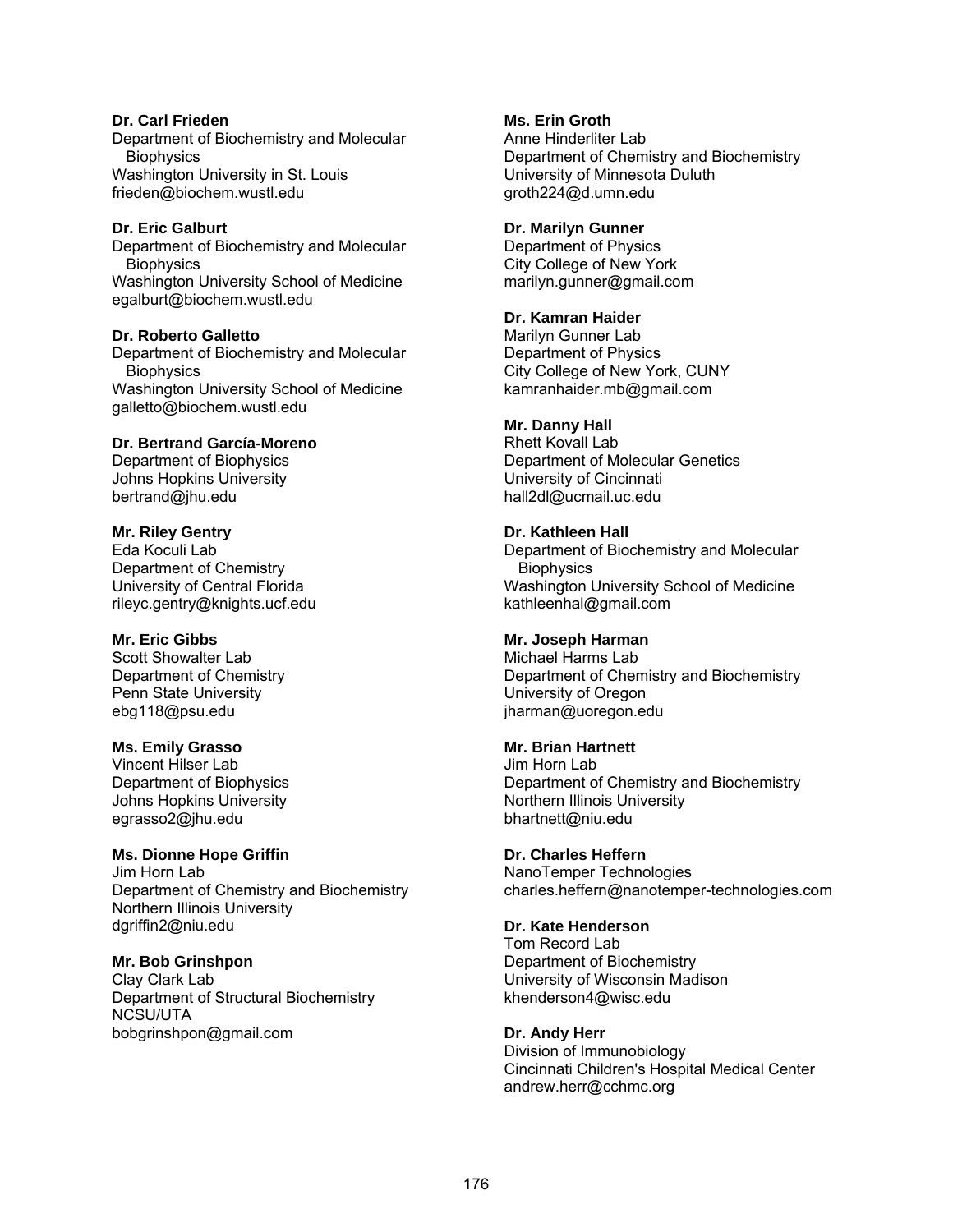**Dr. Anne Hinderliter**  Department of Chemistry and Biochemistry University of Minnesota Duluth ahinderl@d.umn.edu

#### **Dr. Jo M. Holt**

Washington University School of Medicine jomholtaz@gmail.com

#### **Dr. Jim Horn**

Department of Chemistry and Biochemistry Northern Illinois University jrhorn@niu.edu

#### **Mr. Titus Hou**

Ernesto Fuentes Lab Department of Biochemistry University of Iowa titus-hou@uiowa.edu

# **Mrs. Xiaoyun Howard**

Susan Pedigo Lab Department of Chemistry and Biochemistry University of Mississippi xzhoward@go.olemiss.edu

#### **Mr. Dan Isom**

Department of Molecular and Cellular Pharmacology University of Miami Miller School of Medicine disom@miami.edu

#### **Mr. Nathan Jespersen**

Elisar Barbar Lab Department of Biochemistry and Biophysics Oregon State University jespersn@oregonstate.edu

#### **Mr. Josh Khoo**

Ronald Koder Lab Department of Physics The City College of New York jkhoo000@citymail.cuny.edu

**Dr. Adina Kilpatrick**  Department of Physics and Astronomy Drake University adina.kilpatrick@drake.edu

#### **Mr. Daniel Kirchhoff**

Jason DeRouchey Lab Department of Chemistry University of Kentucky dcki223@uky.edu

#### **Mr. Sean Klein**

Doug Barrick Lab Department of Biophysics Johns Hopkins University saklein11@gmail.com

#### **Dr. Alexandra Klinger**

**DecipherBio** klinger@decipherbio.com

#### **Dr. Ronald Koder**

Department of Physics The City College of New York koder@sci.ccny.cuny.edu

#### **Dr. Doug Kojetin**

Department of Molecular Therapeutics The Scripps Research Institute, Scripps Florida dkojetin@scripps.edu

# **Ms. Ellie Kolb**

Rhett Kovall Lab Department of Molecular Genetics, Biochemistry, and Microbiology University of Cincinnati kolbem@mail.uc.edu

#### **Mr. Christos Kougentakis**

Bertrand García-Moreno Lab Department of Biophysics Johns Hopkins University ckougen1@jhu.edu

#### **Dr. Rhett Kovall**

Department of Molecular Genetics University of Cincinnati kovallra@ucmail.uc.edu

#### **Dr. Alex Kozlov**

Timothy Lohman Lab Department of Biochemistry and Molecular **Biophysics** Washington University in St. Louis kozlov@wustl.edu

#### **Ms. Kate Leamy**

Philip Bevilacqua Lab Department of Chemistry The Pennsylvania State University kal387@psu.edu

#### **Dr. Juliette Lecomte**

Department of Biophysics Johns Hopkins University lecomte\_jtj@jhu.edu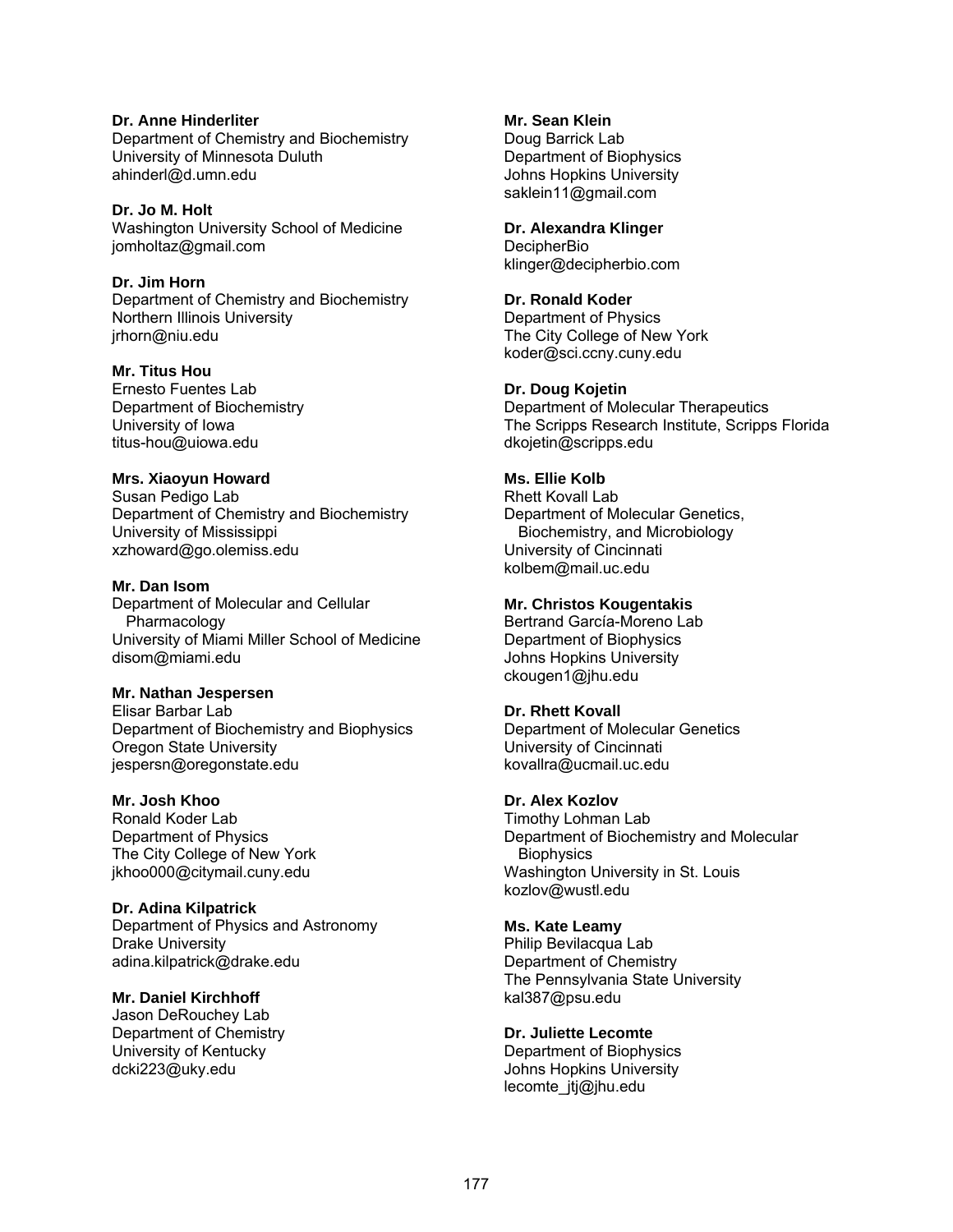**Dr. Brian Lee**  Department of Biomedical Sciences Iowa State University brianlee@iastate.edu

**Dr. Donghan Lee**  James Graham Brown Cancer Center University of Louisville donghan.lee@louisville.edu

**Dr. Ed Lewis**  Department of Chemistry Mississippi State University elewis@chemistry.msstate.edu

**Dr. Karen Lewis**  Department of Chemistry and Biochemistry Texas State University kal137@txstate.edu

**Ms. Mingjie Li**  Joseph Emerson Lab Department of Chemistry Mississippi State University ml1234@msstate.edu

**Mr. Shuxiang Li**  Adrian Elcock Lab Department of Biochemistry University of Iowa shuxiang-li@uiowa.edu

**Dr. Vince LiCata**  Department of Biological Sciences Louisiana State University licata@lsu.edu

**Mr. Jason Lin**  Madeline Shea Lab Department of Biochemistry University of Iowa zesen-lin@uiowa.edu

**Dr. Tim Lohman**  Department of Biochemistry and Molecular **Biophysics** Washington University in St. Louis lohman@wustl.edu

**Julie DeSa Lorenz**  OLIS, Inc. julie@olisweb.com

**Dr. Aaron Lucius**  Department of Chemistry University of Alabama at Birmingham allucius@uab.edu

**Dr. Alex Lushnikov**  Luis Marky Lab

College of Pharmacy University of Nebraska Medical Center alushnikov@unmc.edu

**Dr. Venkata Machha**  Matthew Auton Lab Department of Hematology

Mayo Clinic machha.venkata@mayo.edu

**Mr. Duncan MacKenzie**  Elizabeth Meiering Lab Department of Chemistry University of Waterloo d2macken@uwaterloo.ca

**Mr. Ryan Mahling**  Madeline Shea Lab Department of Biochemistry University of Iowa ryan-mahling@uiowa.edu

**Mr. Brendan Mahoney**  Jeffrey Peng Lab Department of Chemistry and Biochemistry University of Notre Dame bmahone3@nd.edu

**Dr. Krishna Mallela**  Department of Pharmaceutical Sciences University of Colorado AMC krishna.mallela@ucdenver.edu

**Dr. Luis Marky**  Department of Pharmaceutical Sciences University of Nebraska Medical Center lmarky@unmc.edu

**Mr. Logan R. Martin**  Edwin Lewis Lab Department of Chemistry Mississippi State University lrm243@msstate.edu

**Mr. Jaime Martinez**  Juliette Lecomte Lab Department of Biophysics Johns Hopkins University jmart197@jhu.edu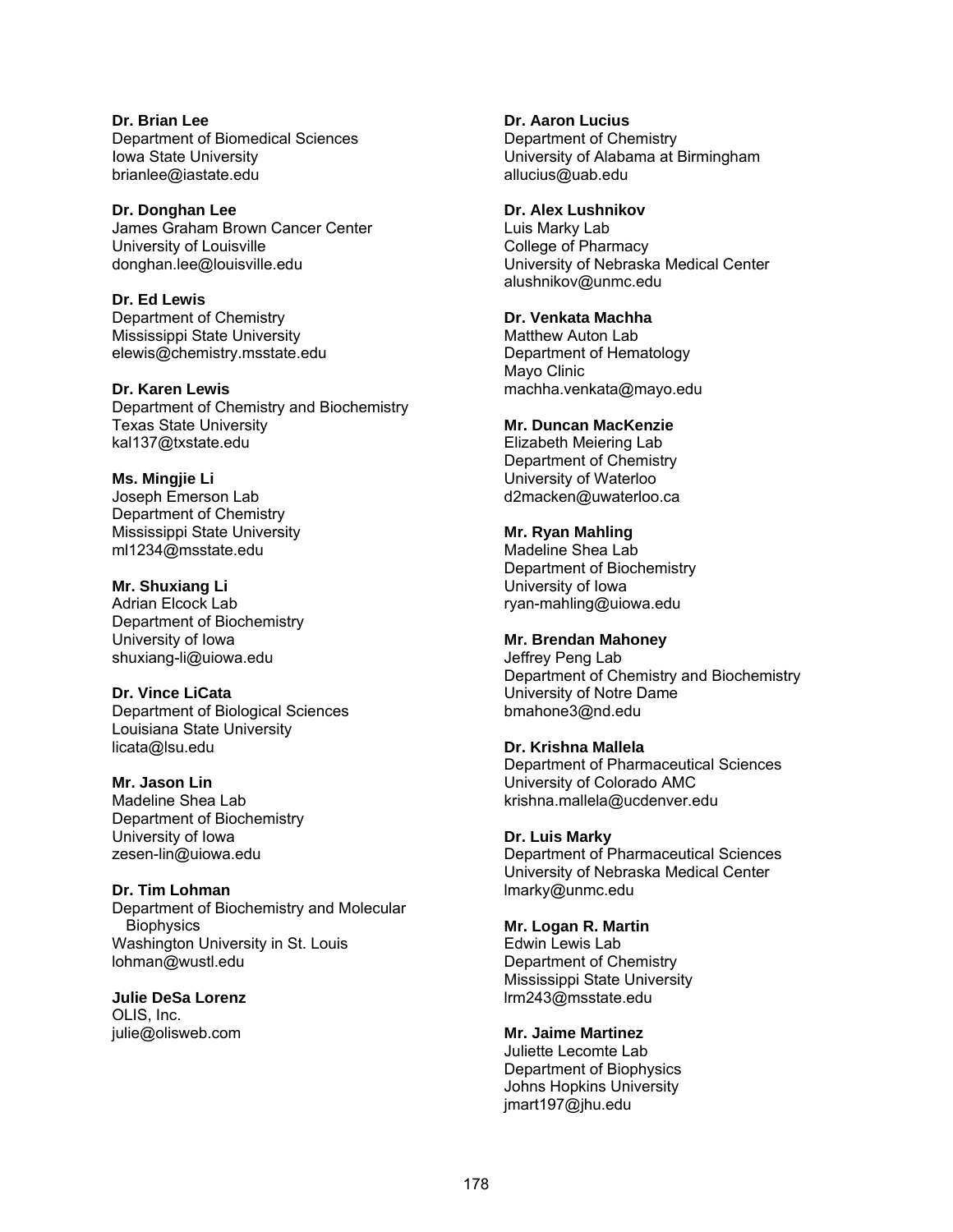#### **Mr. Dagan Marx**

Karen Fleming Lab Department of Biophysics Johns Hopkins University dmarx2@jhu.edu

## **Mr. Rob McDonnell**

Adrian Elcock Lab Department of Biochemistry University of Iowa robert-mcdonnell@uiowa.edu

#### **Mr. Anthony Meger**

Alessandro Cembran Lab Department of Biochemistry University of Minnesota Duluth meger032@d.umn.edu

#### **Mrs. Gabriela Mendes**

Sarah Bondos Lab Department of Molecular and Cellular Medicine Texas A&M University mendesgg@tamu.edu

#### **Mr. Kacey Mersch**

Janice Robertson Lab Department of Molecular Physiology and **Biophysics** University of Iowa kacey-mersch@uiowa.edu

# **Ms. Amanda Metz**

Edwin Lewis Lab Department of Chemistry Mississippi State University amm1619@msstate.edu

# **Mr. Clinton Mikek**

Edwin Lewis Lab Department of Chemistry Mississippi State University cgm202@msstate.edu

#### **Mr. Mark Miller**

Adrian Elcock Lab Department of Biochemistry University of Iowa mark-s-miller@uiowa.edu

# **Dr. Tanja Mittag**

Department of Structural Biology St. Jude Children's Research Hospital tanja.mittag@stjude.org

#### **Mr. David Mouser**

James Cole Lab Department of Molecular and Cell Biology University of Connecticut david.mouser@uconn.edu

#### **Mr. Kristopher Murray**

Patricia Clark Lab Department of Chemistry and Biochemistry University of Notre Dame kmurray5@nd.edu

#### **Ms. Mikenzie Nordeen**

Luis Marky Lab Department of Pharmaceutical Sciences University of Nebraska Medical Center kenzienordeen@gmail.com

#### **Ms. Maria Nunez**

Madeline Shea Lab Department of Biochemistry University of Iowa maria-nunezhernandez@uiowa.edu

#### **Dr. Afua Nyarko**

Department of Biochemistry and Biophysics Oregon State University nyarkoa@oregonstate.edu

# **Mr. Dillon Nye**

Juliette Lecomte Lab Department of Biophysics Johns Hopkins University dnye2@jhu.edu

#### **Ms. Danica Ordonez**

Tori Dunlap Lab Department of Chemistry University of Central Arkansas dordonez1@cub.uca.edu

# **Ms. Cyrina Ostgaard**

Anne Hinderliter Lab Department of Chemistry and Biochemistry University of Minnesota Duluth ostga014@d.umn.edu

#### **Dr. Subrata Panja**

Sarah Woodson Lab T.C. Jenkins Department of Biophysics Johns Hopkins University spanja2@jhu.edu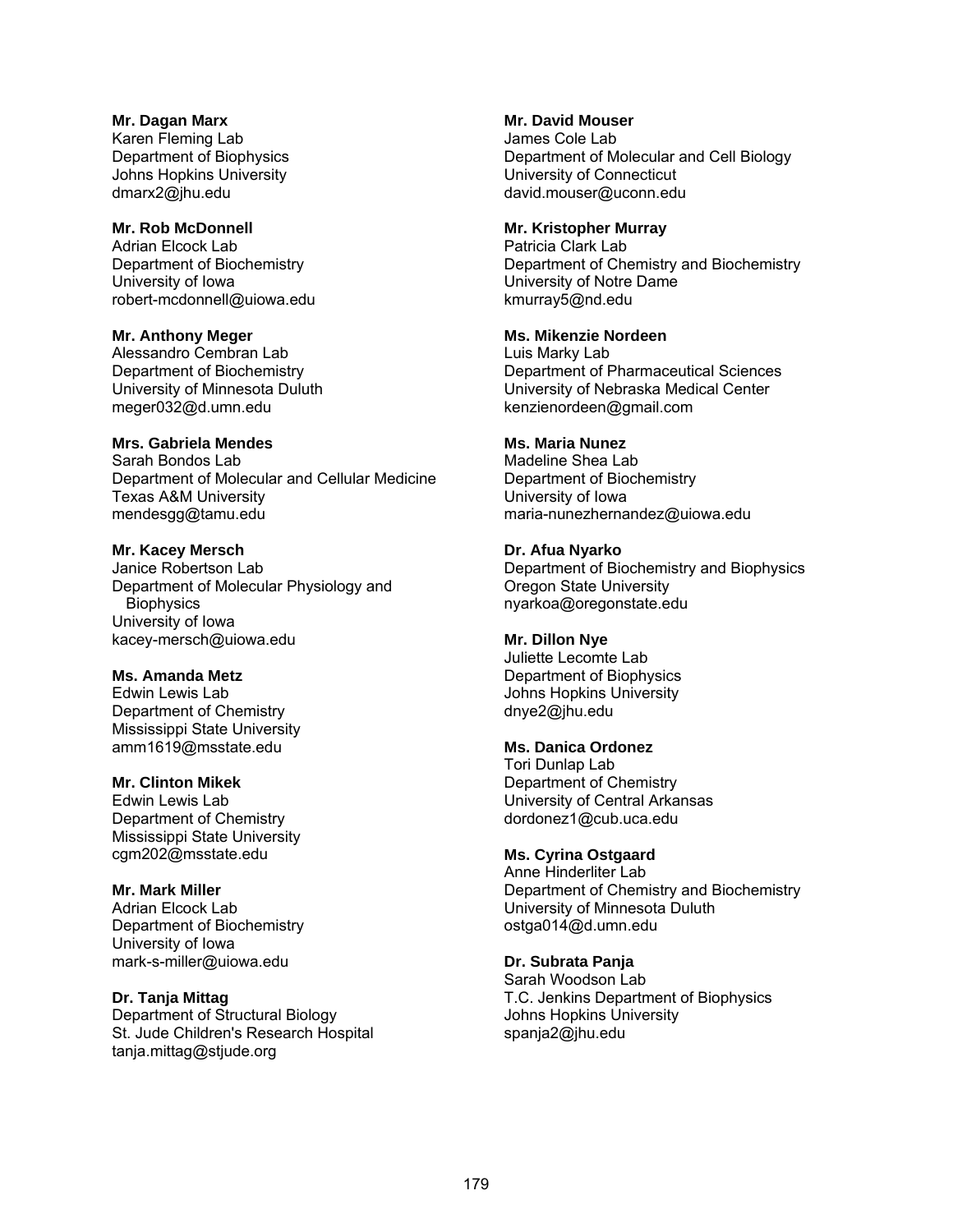#### **Dr. Chiwook Park**  Department of Medicinal Chemistry and Molecular Pharmacology Purdue University chiwook@purdue.edu

#### **Mr. George Parra**

Steven Whitten Lab Department of Chemistry and Biochemistry Texas State University g\_parra08@txstate.edu

**Dr. Susie Pedigo**  Department of Chemistry and Biochemistry University of Mississippi spedigo@olemiss.edu

#### **Mr. Eleute Peña**

Karen Lewis Lab Department of Chemistry and Biochemistry Texas State University pena.eleuterio@txstate.edu

# **Mr. Randika Perera**

Nicholas Fitzkee Lab Department of Chemistry Mississippi State University yrp7@msstate.edu

#### **Dr. Gabriela Pérez-Alvarado**

Department of Veterinary Microbiology & Prev. Med. Iowa State University gcpereza@iastate.edu

# **Mrs. Ashlee Plummer**

Karen Fleming Lab Department of Biophysics Johns Hopkins University aplumme9@jhu.edu

#### **Dr. Lois Pollack**

School of Applied and Engineering Physics Cornell University lp26@cornell.edu

**Mr. Eugene Povrozin**  ISS, Inc. nathan.sullivan@iss.com

# **Dr. Glen Ramsay**

AVIV Biomedical, Inc. glen@avivbiomedical.com

#### **Mrs. Calliste Reiling-Steffensmeier**

Luis Marky Lab Department of Pharmaceutical Sciences University of Nebraska Medical Center calliste.reiling@unmc.edu

## **Mr. Josh Riback**

Tobin Sosnick Lab Institute of Biophysical Dynamics University of Chicago JRiback@UChicago.edu

# **Mr. Ben Ricard**

Steven Whitten Lab Department of Chemistry and Biochemistry Texas State University bjr67@txstate.edu

#### **Ms. Anne Rice**

Bertrand García-Moreno Lab Department of Biophysics Johns Hopkins University arice15@jhu.edu

# **Mr. Timothy P. Riley**

Brian Baker Lab Department of Chemistry and Biochemistry University of Notre Dame triley1@nd.edu

#### **Dr. Janice Robertson**

Department of Molecular Physiology & **Biophysics** University of Iowa janice-robertson@uiowa.edu

#### **Dr. Aaron Robinson**

Bertrand García-Moreno Lab Department of Biophysics Johns Hopkins University aaron.c.robinson42@gmail.com

# **Ms. Anabel Rodriguez**

Patricia Clark Lab Department of Chemistry and Biochemistry University of Notre Dame arodri26@nd.edu

# **Dr. Cathy Royer**

Department of Biological Sciences Rensselaer Polytechnic Institute royerc@rpi.edu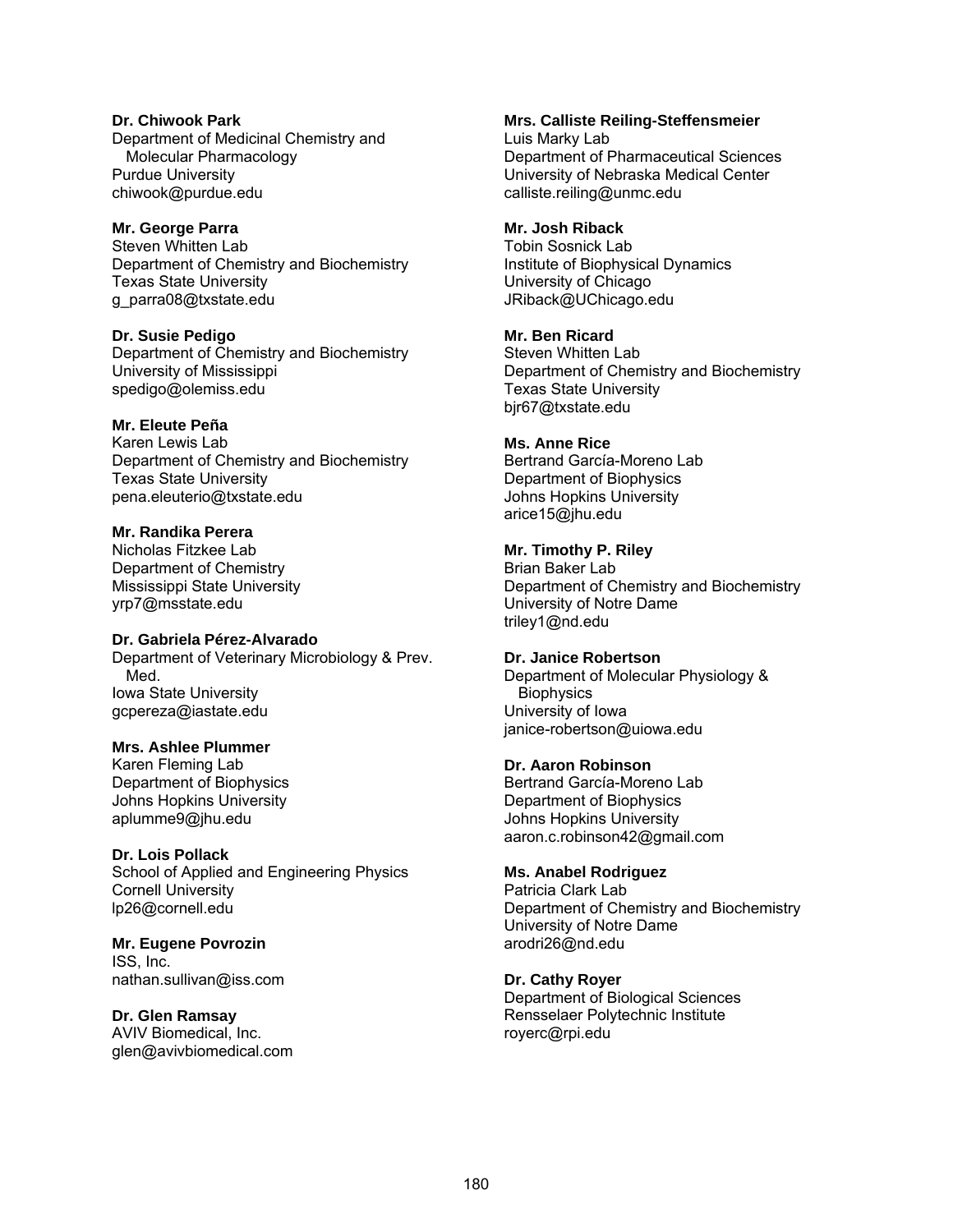**Ms. Miranda Russo**  Juliette Lecomte Lab T.C. Jenkins Department of Biophysics Johns Hopkins University mrusso10@jhu.edu

**Dr. Hays Rye**  Department of Biochemistry and Biophysics Texas A&M University haysrye@tamu.edu

**Dr. Mike Sabo**  Department of Medicine University of Louisville mike.sabo@louisville.edu

**Mr. Zach Sailer**  Mike Harms Lab Department of Chemistry and Biochemistry University of Oregon zsailer@uoregon.edu

**Mr. Eliseo Salas**  Karen Lewis Lab Department of Biochemistry Texas State University e\_s346@txstate.edu

**Mr. Christopher Schlicksup**  Adam Zlotnick Lab Department of Molecular and Cellular **Biochemistry** Indiana University cschlick@indiana.edu

**Mr. Nate Scull**  Aaron Lucius Lab Department of Chemistry University of Alabama at Birmingham nates@uab.edu

**Dr. David Sept**  Department of Biomedical Engineering University of Michigan dsept@umich.edu

**Dr. Madeline Shea**  Department of Biochemistry Carver College of Medicine, University of Iowa madeline-shea@uiowa.edu

**Dr. Dick Sheardy**  Department of Chemistry and Biochemistry Texas Woman's University rsheardy@twu.edu

**Ms. Min Kyung Shinn**  Timothy Lohman Lab Department of Physics Washington University in St. Louis mshinn@wustl.edu

**Dr. Scott Showalter**  Department of Chemistry Penn State University sas76@psu.edu

**Mr. Nishant K. Singh**  Brian Baker Lab Department of Chemistry and Biochemistry University of Notre Dame nsingh3@nd.edu

**Mr. Sukrit Singh**  Greg Bowman Lab Department of Biochemistry and Molecular **Biophysics** Washington University in St. Louis sukrit.singh@wustl.edu

**Mr. Shane Smithee**  Malvern Instruments shane.smithee@malvern.com

**Dr. Josh Sokoloski**  Timothy Lohman Lab Department of Biochemistry and Molecular **Biophysics** Washington University in St. Louis sokoloskij@wustl.edu

**Mr. Yang Song**  Cynthia Dupureur Lab Department of Chemistry and Biochemistry University of Missouri-St. Louis ysr38@mail.umsl.edu

**Dr. Tobin Sosnick**  Department of Biochemistry & Mol. Biology University of Chicago trsosnic@uchicago.edu

**Dr. Ana-Maria Soto**  Department of Chemistry Towson University asoto@towson.edu

**Dr. Walter Stafford**  Department of Systems Biology Harvard Medical School walter\_stafford@hms.harvard.edu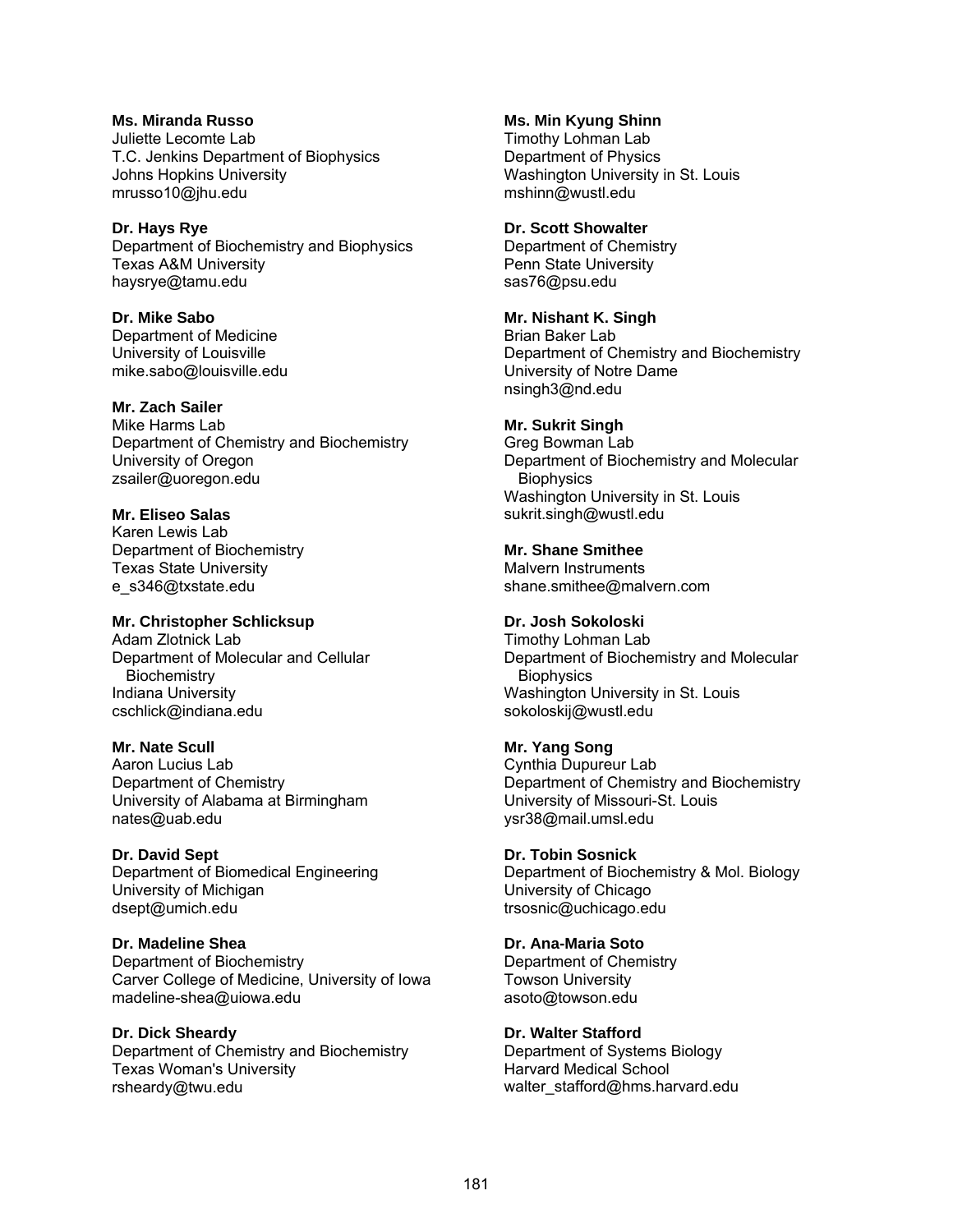**Mr. Mike Staude**  Jeffrey Peng Lab Department of Chemistry and Biochemistry University of Notre Dame mstaude@nd.edu

**Mr. Matt Sternke**  Doug Barrick Lab T.C. Jenkins Department of Biophysics Johns Hopkins University msternk1@jhu.edu

**Dr. Timo Street**  Department of Biochemistry Brandeis University tstreet@brandeis.edu

#### **Ms. K.C. Sullivan**

Andrew Herr Lab Department of Immunology University of Cincinnati kathryn.sullivan@cchmc.org

**Mr. Young Joo Sun** 

Ernesto Fuentes Lab Department of Biochemistry University of Iowa youngjoo-sun@uiowa.edu

**Mr. Tom Sutorius** 

Richard Sheardy Lab Department of Chemistry and Biochemistry Texas Woman's University tsutorius@twu.edu

**Dr. Liskin Swint-Kruse** 

Department of Biochemistry and Molecular Biology University of Kansas Medical Center lswint-kruse@kumc.edu

# **Mr. Rajan Thapa**

Hays Rye Lab Department of Biochemistry and Biophysics Texas A&M University rajanthapa@tamu.edu

**Mr. Melvin E. Thomas III** 

Clay Clark Lab Department of Molecular and Structural **Biochemistry** NCSU/UTA methomas@ncsu.edu

**Ms. Brielle Tilson**  Jannette Carey Lab Department of Chemistry Princeton University brielle\_tilson@taylor.edu

#### **Dr. Alexander Tischer**

Matthew Auton Lab Department of Hematology Mayo Clinic tischer.alexander@mayo.edu

**Ms. Lotte van den Goor** 

Department of Chemistry and Biochemistry Loyola University of Chicago lvandengoor@luc.edu

# **Mr. Victor Vasquez Montes**

Alexey Ladokhin Lab Department of Biochemistry University of Kansas Medical Center vvasquez@kumc.edu

**Dr. Randy Wadkins**  Department of Chemistry and Biochemistry University of Mississippi rwadkins@olemiss.edu

**Mr. Ian Walsh**  Patricia Clark Lab Department of Chemistry and Biochemistry University of Notre Dame iwalsh@nd.edu

# **Mr. Jingheng Wang**

Dorothy Beckett Lab Department of Chemistry and Biochemistry University of Maryland, College Park jwang100@umd.edu

# **Dr. Yongmei Wang**

Department of Chemistry University of Memphis ywang@memphis.edu

# **Ms. Yuan Wang**

Brian Baker Lab Department of Chemistry and Biochemistry University of Notre Dame ywang22@nd.edu

**Ms. Clarissa Weaver** 

Aaron Lucius Lab Department of Chemistry University of Alabama at Birmingham cldurie@uab.edu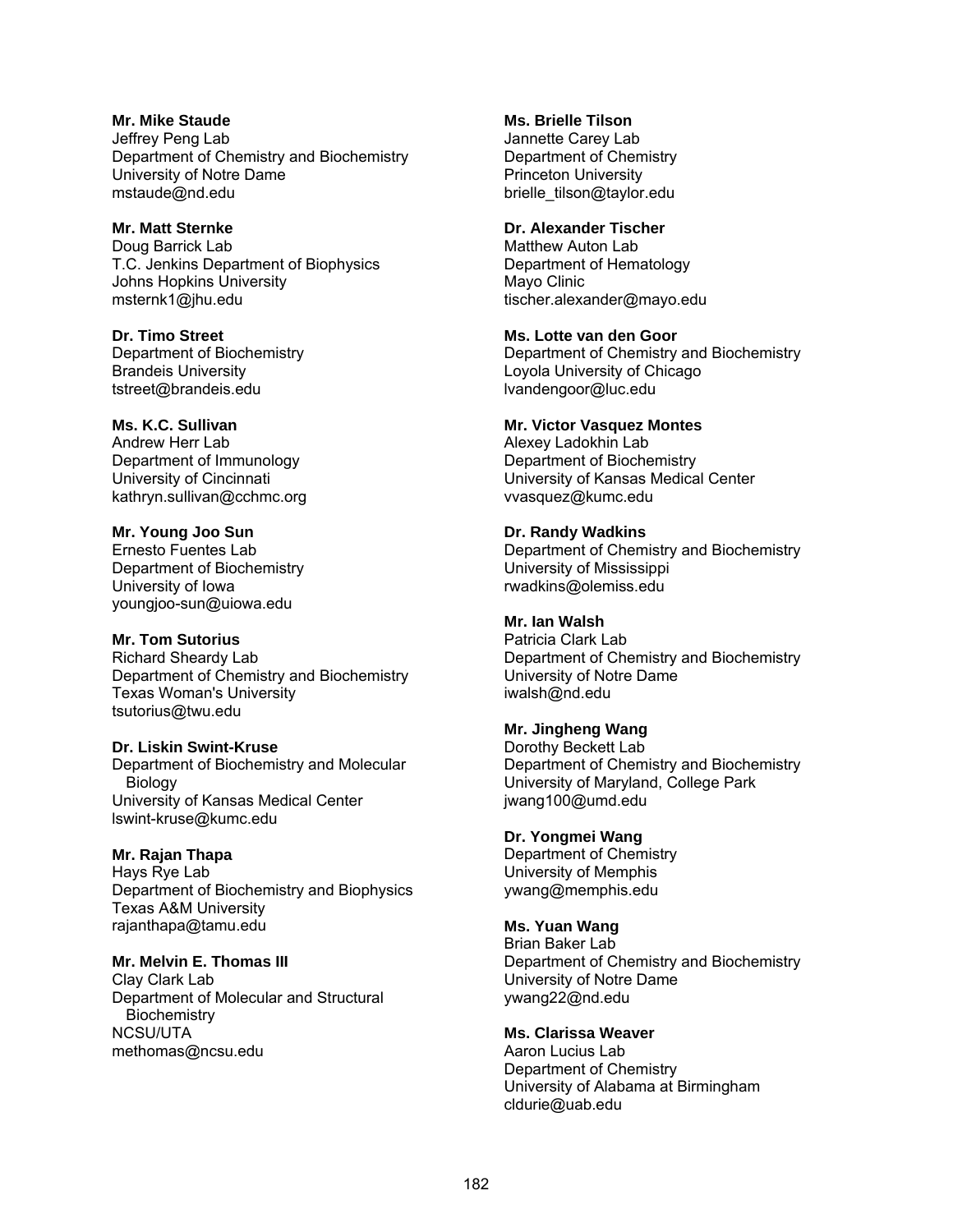#### **Mr. Robb Welty**  Kathleen Hall Lab Biochemistry and Molecular Biophysics Washington University School of Medicine Robb@wustl.edu

# **Mr. Luke Wheeler**

Michael Harms Lab Department of Chemistry and Biochemistry University of Oregon lwheeler9@gmail.com

#### **Dr. Steven Whitten**  Department of Chemistry and Biochemistry Texas State University steve.whitten@txstate.edu

#### **Mr. Robby Wright**

Jack Correia Lab Department of Biochemistry University of Mississippi Medical Center rtwright@umc.edu

# **Mr. Alexander Yarawsky**

Andrew Herr Lab Department of Molecular Genetics, Biochemistry & Microbiology University of Cincinnati yarawsar@mail.uc.edu

# **Ms. Valeria Zai-Rose**

Jack Correia Lab Department of Biochemistry University of Mississippi Medical Center vzairose@umc.edu

#### **Ms. Cassie Zerbe**

James Cole Lab Department of Molecular and Cell Biology University of Connecticut cassie.zerbe@uconn.edu

# **Mr. Yue Zhang**

Nicholas Fitzkee Lab Department of Chemistry Mississippi State University yz302@msstate.edu

# **Mr. Zhongchao Zhao**

Adam Zlotnick Lab Department of Biochemistry Indiana University zz33@indiana.edu

### **Ms. Yongyun Zhou**

Ana-Maria Soto Lab Department of Chemistry Towson University yzhou9@students.towson.edu

### **Mr. Xinji Zhu**

Vince LiCata Lab Department of Biological Science Louisiana State University xzhu6@lsu.edu

### **Mr. Maxwell Zimmerman**

Greg Bowman Lab Department of Biochemistry and Molecular **Biophysics** Washington University in St. Louis mizimmer@wustl.edu

# **Mr. Maciek Zmyslowski**

Tobin Sosnick Lab Department of Biochemistry and Molecular Biology University of Chicago amz2@uchicago.edu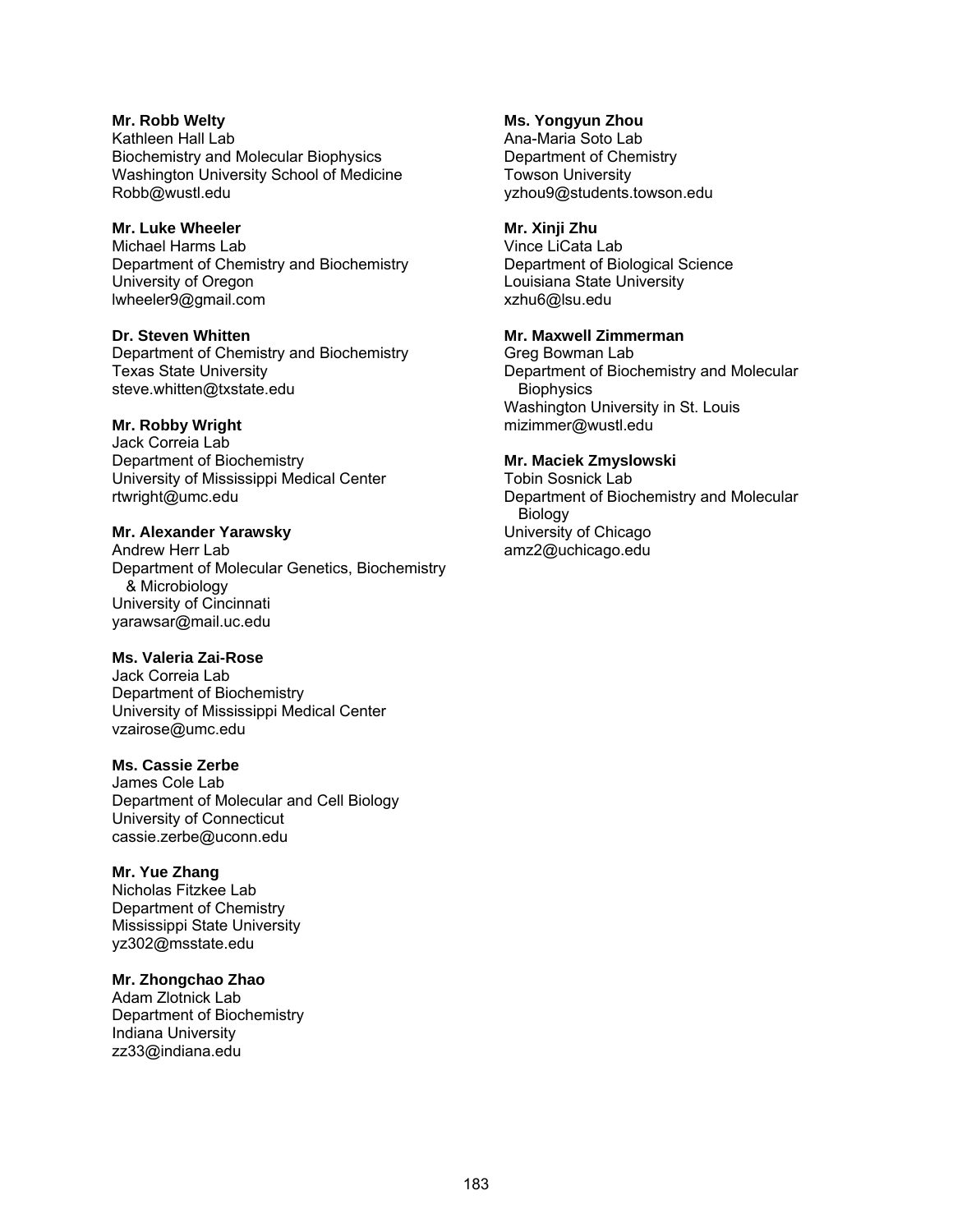# **Participants by Lab**

#### **Matthew Auton Lab**

Matt Auton Venkata Machha Alexander Tischer

# **AVIV Biomedical, Inc.**

Glen Ramsay

#### **David Bain Lab**  Dave Bain

#### **Brian Baker Lab**

Brian M. Baker Jason Devlin Timothy P. Riley Nishant K. Singh Yuan Wang

# **Elisar Barbar Lab**

Elisar Barbar Sarah Clark Nathan Jespersen

# **Doug Barrick Lab**

Doug Barrick Sean Klein Matt Sternke

# **Dorothy Beckett Lab**  Dorothy Beckett

Jingheng Wang

#### **Philip Bevilacqua Lab**  Kate Leamy

**Sukesh Bhaumik Lab**  Sukesh R. Bhaumik

# **Sarah Bondos Lab**

Kristine Arvola Sarah Bondos Rebecca Booth Gabriela Mendes

# **Greg Bowman Lab**

Greg Bowman Sukrit Singh Maxwell Zimmerman

#### **Michael Brenowitz Lab**  Michael Brenowitz

**Christopher Bystroff Lab**  Chris Bystroff

#### **Jannette Carey Lab**  Jannette Carey

Brielle Tilson

#### **Silvia Cavagnero Lab**  Matthew Dalphin

**Alessandro Cembran Lab**  Anthony Meger

# **Clay Clark Lab**

Clay Clark Bob Grinshpon Melvin E. Thomas III

# **Patricia Clark Lab**

Patricia Clark Kristopher Murray Anabel Rodriguez Ian Walsh

#### **James Cole Lab**

Jim Cole David Mouser Cassie Zerbe

#### **Jack Correia Lab**

Jack Correia Robby Wright Valeria Zai-Rose

# **DecipherBio**

Alexandra Klinger

# **Jason DeRouchey Lab**

Jason DeRouchey Daniel Kirchhoff

#### **Dave Dignam Lab**  Dave Dignam

**Ken Dill Lab**  Ken Dill

#### **David Draper Lab**  David Draper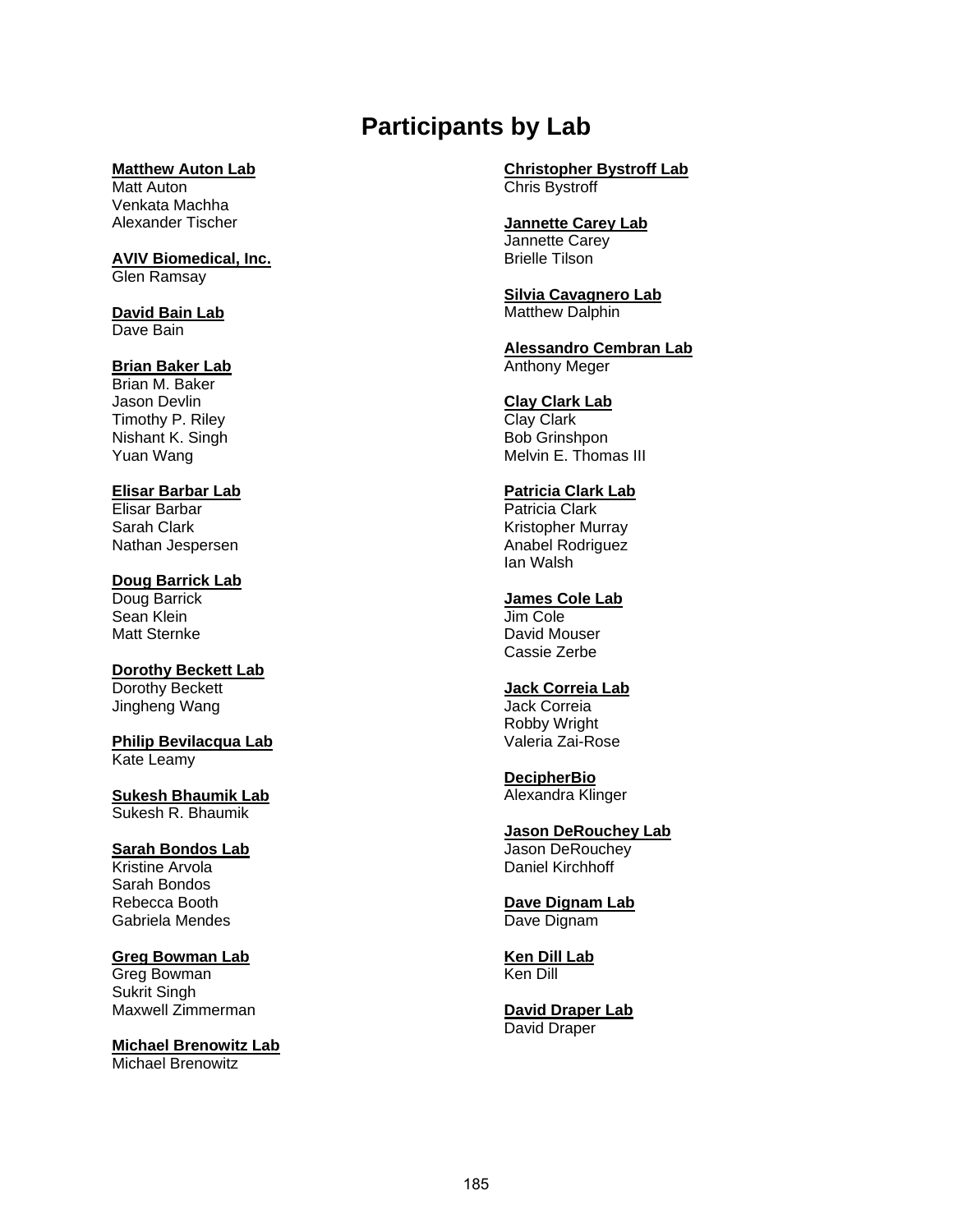**Tori Dunlap Lab**  Tori Dunlap Danica Ordonez

**Cynthia Dupureur Lab**  Cindy Dupureur Yang Song

**Adrian Elcock Lab**  Shuxiang Li Rob McDonnell Mark Miller

**Joseph Emerson Lab**  Joe Emerson Mingjie Li

**Aron Fenton Lab**  Ben Chappell Aron Fenton

**Nicholas Fitzkee Lab**  Nick Fitzkee Yue Zhang Randika Perera

**Karen Fleming Lab**  Karen Fleming Dagan Marx Ashlee Plummer

**Michael Fried Lab**  Mike Fried

**Carl Frieden Lab**  Carl Frieden

**Ernesto Fuentes Lab**  Titus Hou Young Joo Sun Lotte van den Goor

**Eric Galburt Lab**  Eric Galburt

**Roberto Galletto Lab**  Paolo De Bona Roberto Galletto

**Bertrand García-Moreno Lab** 

Bertrand García-Moreno Christos Kougentakis Anne Rice Aaron Robinson

**David Giedroc Lab**  Daiana A. Capdevila

**Marilyn Gunner Lab**  Marilyn Gunner Kamran Haider

#### **Kathleen Hall Lab**

Greg DeKoster Kathleen Hall Robb Welty

**Michael Harms Lab**  Joseph Harman

Zach Sailer Luke Wheeler

#### **Andrew Herr Lab**

Catherine Chaton Andy Herr K.C. Sullivan Alexander Yarawsky

#### **Vincent Hilser Lab**

Jeremy Anderson Alexander Chin Emily Grasso

# **Anne Hinderliter Lab**

Christian Coffman Elliot Eckhoff Erin Groth Anne Hinderliter Cyrina Ostgaard

# **Jo Holt Lab**

Jo M. Holt

#### **Jim Horn Lab**

Devon Boland Dionne Hope Griffin Brian Hartnett Jim Horn

**Daniel Isom Lab**  Dan Isom

**ISS, Inc.**  Eugene Povrozin

**Adina Kilpatrick Lab**  Adina Kilpatrick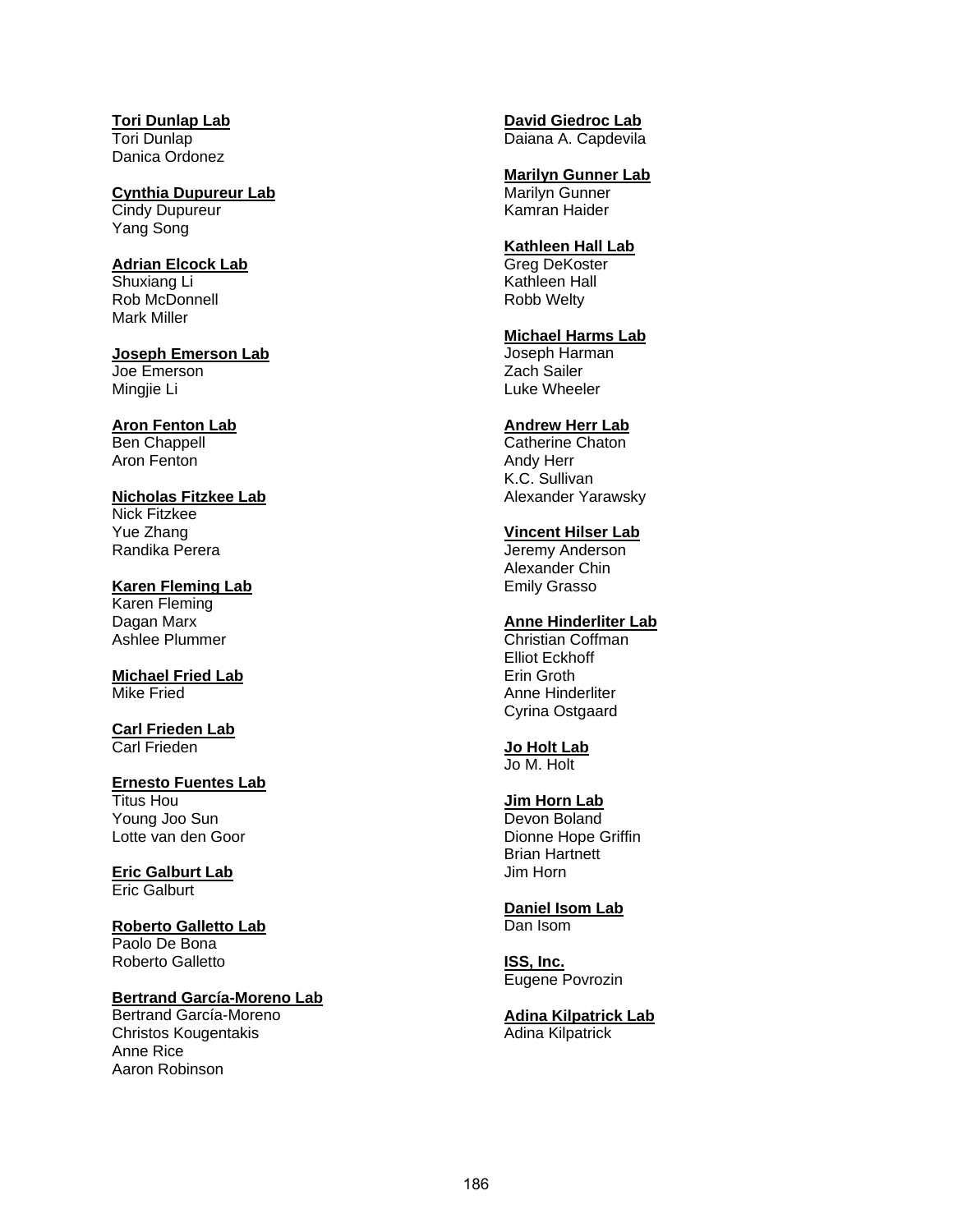**Eda Koculi Lab**  Riley Gentry

**Ronald Koder Lab**  Joseph Brisendine Josh Khoo Ronald Koder

**Douglas Kojetin Lab**  Doug Kojetin

#### **Rhett Kovall Lab**

Danny Hall Ellie Kolb Rhett Kovall

**Alexey Ladokhin Lab**  Victor Vasquez Montes

#### **Juliette Lecomte Lab**  Juliette Lecomte

Jaime Martinez Dillon Nye Miranda Russo

**Brian Lee Lab**  Brian Lee

**Donghan Lee Lab**  Donghan Lee

**Edwin Lewis Lab**  Ed Lewis Logan R. Martin Amanda Metz Clinton Mikek

**Karen Lewis Lab** 

Jose Miguel Castro Karen Lewis Eleute Peña Eliseo Salas

**Vince LiCata Lab** 

Tod Baker Vince LiCata Xinji Zhu

# **Timothy Lohman Lab**

Alex Kozlov Tim Lohman Min Kyung Shinn Josh Sokoloski

#### **Aaron Lucius Lab**

Elizabeth C. Duran Aaron Lucius Nate Scull Clarissa Weaver

**Krishna Mallela Lab**  Krishna Mallela

#### **Malvern Instruments**

Verna Frasca Shane Smithee

#### **Luis Marky Lab**

Alex Lushnikov Luis Marky Mikenzie Nordeen Calliste Reiling-Steffensmeier

**Elizabeth Meiering Lab**  Duncan MacKenzie

**Tanja Mittag Lab**  Tanja Mittag

**NanoTemper Technologies**  Charles Heffern

**National Public Radio**  Michaeleen Doucleff

**Afua Nyarko Lab**  Afua Nyarko

**OLIS, Inc.**  Julie DeSa Lorenz

**Chiwook Park Lab**  Chiwook Park

**Susan Pedigo Lab**  Christopher Fox Xiaoyun Howard Susie Pedigo

**Jeffrey Peng Lab**  Brendan Mahoney Mike Staude

**Gabriela Pérez-Alvarado Lab**  Gabriela Pérez-Alvarado

**Lois Pollack Lab**  Lois Pollack